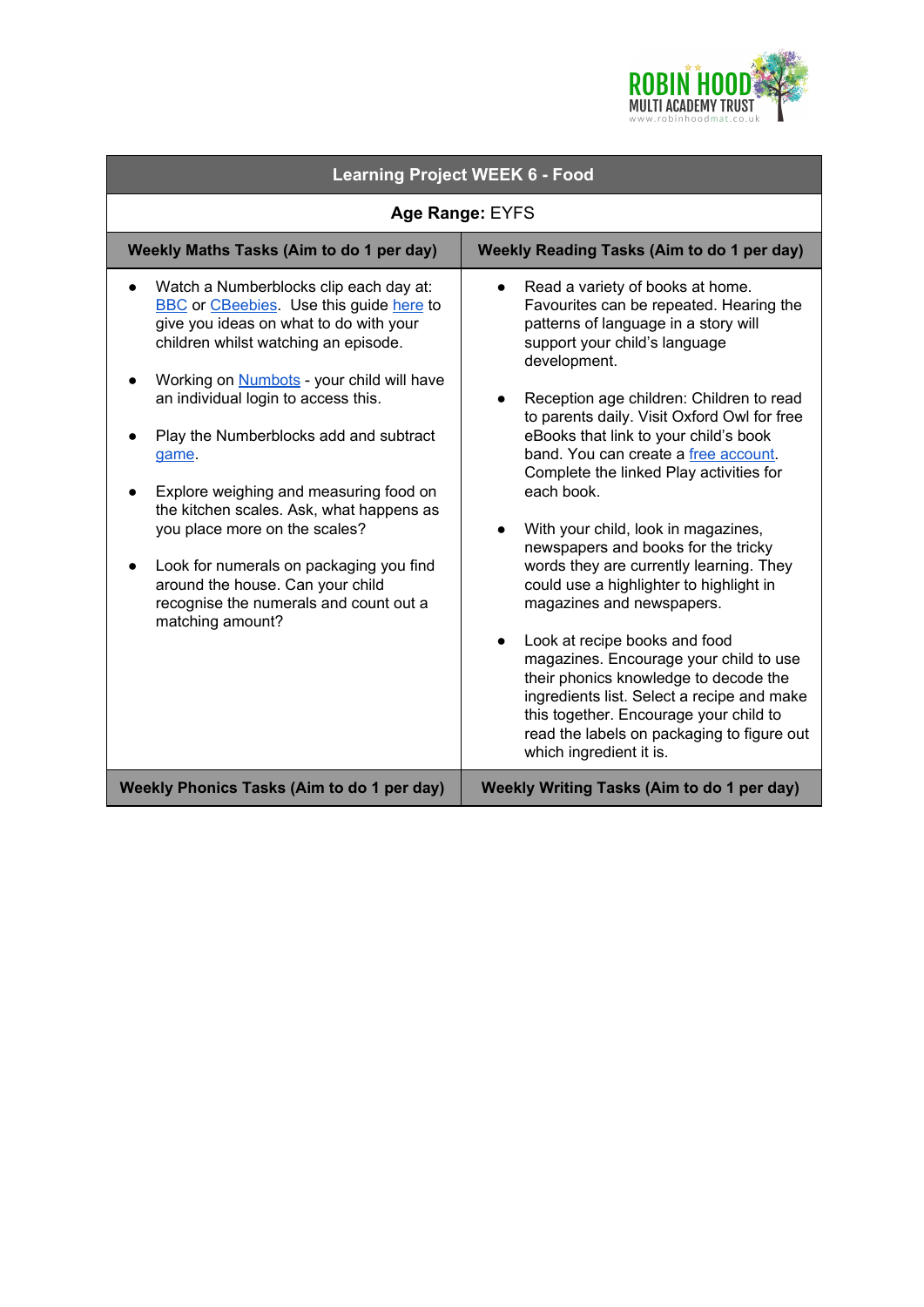- **Sing Nursery Rhymes and songs** together. Add in actions and change the words. Can children think of different rhyming words to add in? Repeat old favourites and learn new rhymes. You can find an A-Z of Nursery [Rhymes.](https://allnurseryrhymes.com/)
- Daily phonics Practice the sounds your child is working on and blend words. This can be oral blending (e.g. spoken out loud c-a-t) or written if appropriate. [Interactive](https://www.phonicsplay.co.uk/) games.
- Pour flour, rice or lentils into a shallow tray or plate. Show your child a letter, digraph, trigraph or tricky word and ask them to 'write it' in the food using their finger.



- Practice name writing. Can they write their first name? Middle name? Surname?
- Practice forming the letters of the alphabet. Follow your school's script.
- Ask your child to write out the tricky words they are working on at the moment on pieces of paper and turn them into a pairs game.
- Using recipes from books as a guide, ask your child to create their own recipe for their dream meal. They could draw out the ingredients and label them and draw the finished meal. Some children may be able to write a few short sentences as **instructions**
- Look at a range of different packages found around the kitchen. Discuss with your child what makes it stand out to a customer. Support them to design a package for a treat of their choice.

## **Learning Project - to be done throughout the week**

**The project this week aims to provide opportunities for your child to learn more food. Learning may focus on where different foods originate from, what makes a healthy meal, opportunities to cook etc.**

- **● Healthy/ Unhealthy-**
	- **○** Provide your child with a selection of items from your kitchen cupboards. Can they sort them into things that are healthy and unhealthy? Discuss why the food is good for you or bad for you. Look at the **[Eatwell](https://www.nhs.uk/live-well/eat-well/the-eatwell-guide/) plate** to help figure out which foods they should eat a lot of or not very much of.
	- Discuss how exercise is an important part of staying healthy. Watch and complete a 10 minute [shake](https://www.nhs.uk/10-minute-shake-up/shake-ups) up.
- **● 5 a day-**
	- Support your child to create a food diary to record how many pieces of fruit and vegetables they eat in a day. They could write these using their phonics knowledge or draw a picture of each item.
- **● Create a collage-**
	- Ask your child to draw out a number of fruits or vegetables, large enough to fill a piece of A4 paper. Provide them with a selection of colourful packaging. Can they cut out and collage on to their picture to
- **● Play shops-**
	- Using toy food or old packaging, set up a food shop for your child to act out being the shopkeeper and customer. You could introduce coins to support their developing knowledge of money. Give them a notepad to use as a shopping list to encourage in the moment writing.
- **● Potato/ Vegetable Printing-**
	- Using a selection of vegetables available in your kitchen, support your child to print and explore the shapes and patterns created: